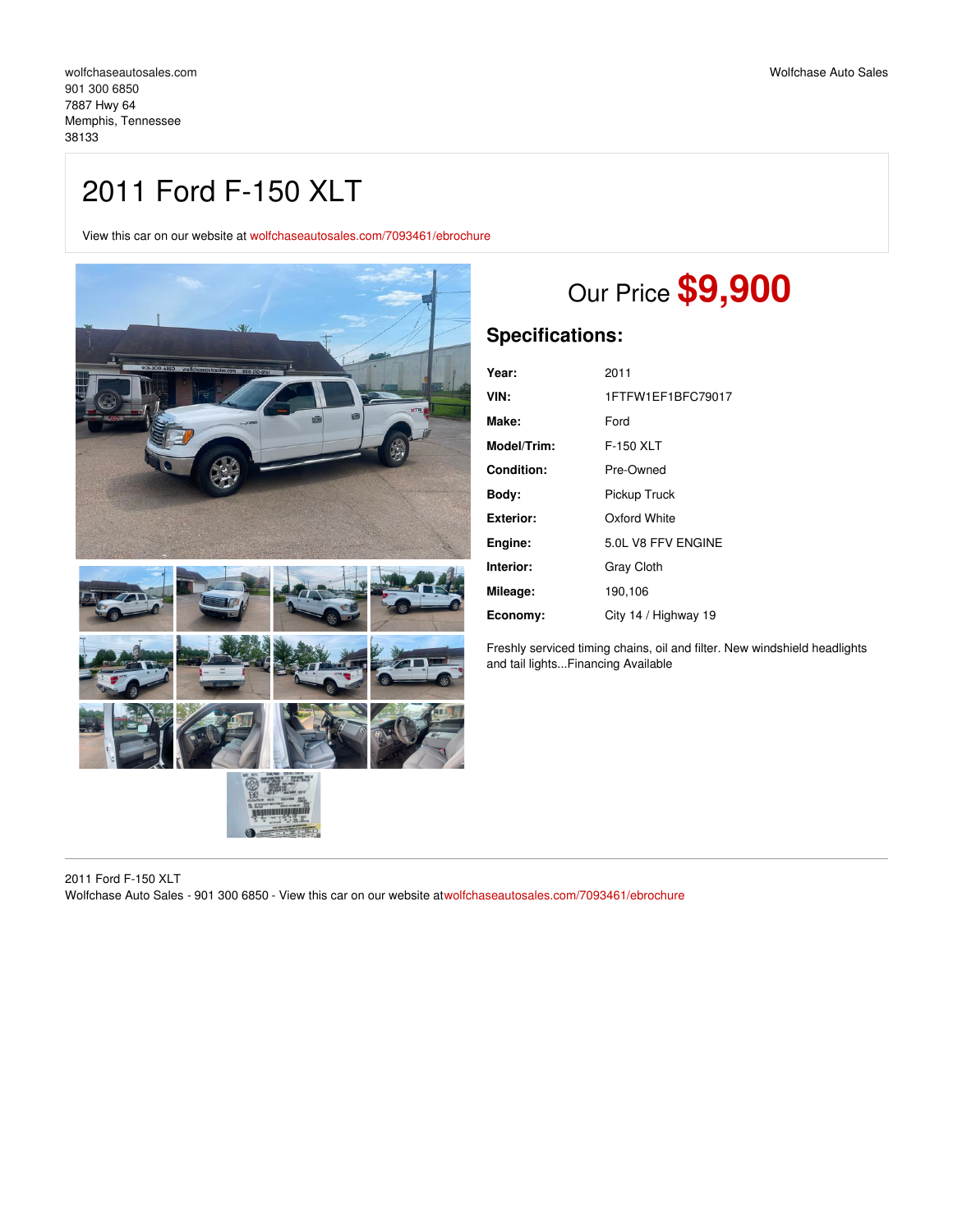

#### 2011 Ford F-150 XLT

Wolfchase Auto Sales - 901 300 6850 - View this car on our website at[wolfchaseautosales.com/7093461/ebrochure](https://wolfchaseautosales.com/vehicle/7093461/2011-ford-f-150-xlt-memphis-tennessee-38133/7093461/ebrochure)

## **Installed Options**

#### **Interior**

- 2nd row B-pillar grab handles- 60/40 flip-up rear split bench seat
- Chrome ring w/obsidian vanes air conditioning registers
- Cloth 40/20/40 split bench front seat w/manual driver lumbar
- Color-coordinated carpet -inc: carpeted front/rear floor mats
- Color-coordinated urethane steering wheel- Compass- Cruise control
- Customer info display- Delayed accessory pwr- Deployable cupholder under middle seat
- Display center -inc: warning messages & text functions
- Driver & front passenger covered visor vanity mirrors
- Driver & front passenger door scuff plates Fade-to-off interior lighting
- Front passenger side A-pillar grab handle- Front pwr point- Front/rear map lights
- Gauges -inc: fuel gauge, voltmeter, oil pressure, engine coolant temp, speedometer, tachometer, odometer
- Instrument panel mounted cigar lighter- Manual air conditioning- Outside temp gauge
- Overhead console w/(2) storage bins- Perimeter alarm- Pwr door locks w/autolock feature
- Pwr windows w/driver side 1-touch down- Rear door cupholders- Rear pwr point
- Remote keyless entry w/integrated key transmitter, illuminated entry & panic button
- SecuriLock anti-theft ignition (PATS)- Tilt steering column

#### **Exterior**

- (4) full-size doors- 17" machined aluminum wheels w/painted accents
- Autolamp -inc: automatic on/off headlamps Black door & tailgate handles
- Black front/rear stone cuffs- Black pwr side mirrors
- Cargo lamp integrated w/high mount stop light
- Chrome front bumper w/black lower valance & molded-in-color upper fascia
- Chrome grille surround w/chrome "bar style" insert Chrome rear step bumper
- Fixed rear window- Fog lamps
- Full-size spare tire w/lock, under frame winch-type carrier, safety catch Outer scuff pad
- P265/70R17 all-terrain OWL tires- Rear privacy tint glass